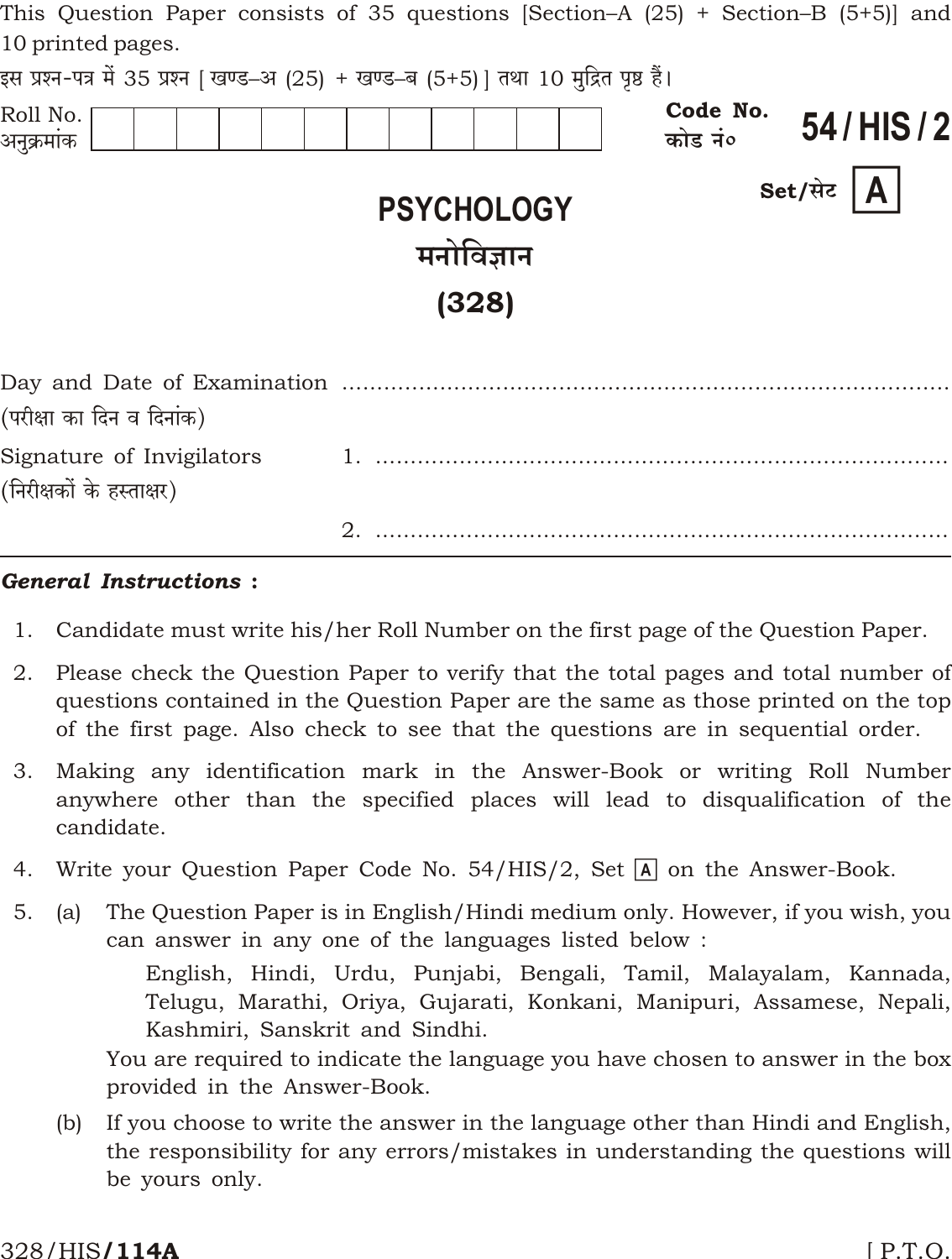### सामान्य अनुदेश :

- 1. परीक्षार्थी प्रश्न-पत्र के पहले पृष्ठ पर अपना अनुक्रमांक अवश्य लिखें।
- कृपया प्रश्न-पत्र को जाँच लें कि प्रश्न-पत्र के कुल पृष्ठों तथा प्रश्नों की उतनी ही संख्या है जितनी प्रथम पृष्ठ के सबसे 2. ऊपर छपी है। इस बात की जाँच भी कर लें कि प्रश्न क्रमिक रूप में हैं।
- उत्तर-पुस्तिका में पहचान-चिह्न बनाने अथवा निर्दिष्ट स्थानों के अतिरिक्त कहीं भी अनुक्रमांक लिखने पर परीक्षार्थी को 3. अयोग्य ठहराया जायेगा।
- अपनी उत्तर-पुस्तिका पर प्रश्न-पत्र का कोड नं० 54/HIS/2, सेट [A] लिखें।  $4.$
- (क) प्रश्न-पत्र केवल हिन्दी/अंग्रेजी में है। फिर भी, यदि आप चाहें तो नीचे दी गई किसी एक भाषा में उत्तर दे 5. सकते हैं :

अंग्रेजी, हिन्दी, उर्दू, पंजाबी, बंगला, तमिल, मलयालम, कन्नड़, तेलुगू, मराठी, उड़िया, गुजराती, कोंकणी, मणिपुरी, असमिया, नेपाली, कश्मीरी, संस्कृत और सिन्धी।

कृपया उत्तर-पुस्तिका में दिए गए बॉक्स में लिखें कि आप किस भाषा में उत्तर लिख रहे हैं।

(ख) यदि आप हिन्दी एवं अंग्रेजी के अतिरिक्त किसी अन्य भाषा में उत्तर लिखते हैं, तो प्रश्नों को समझने में होने वाली त्रुटियों/गलतियों की जिम्मेदारी केवल आपकी होगी।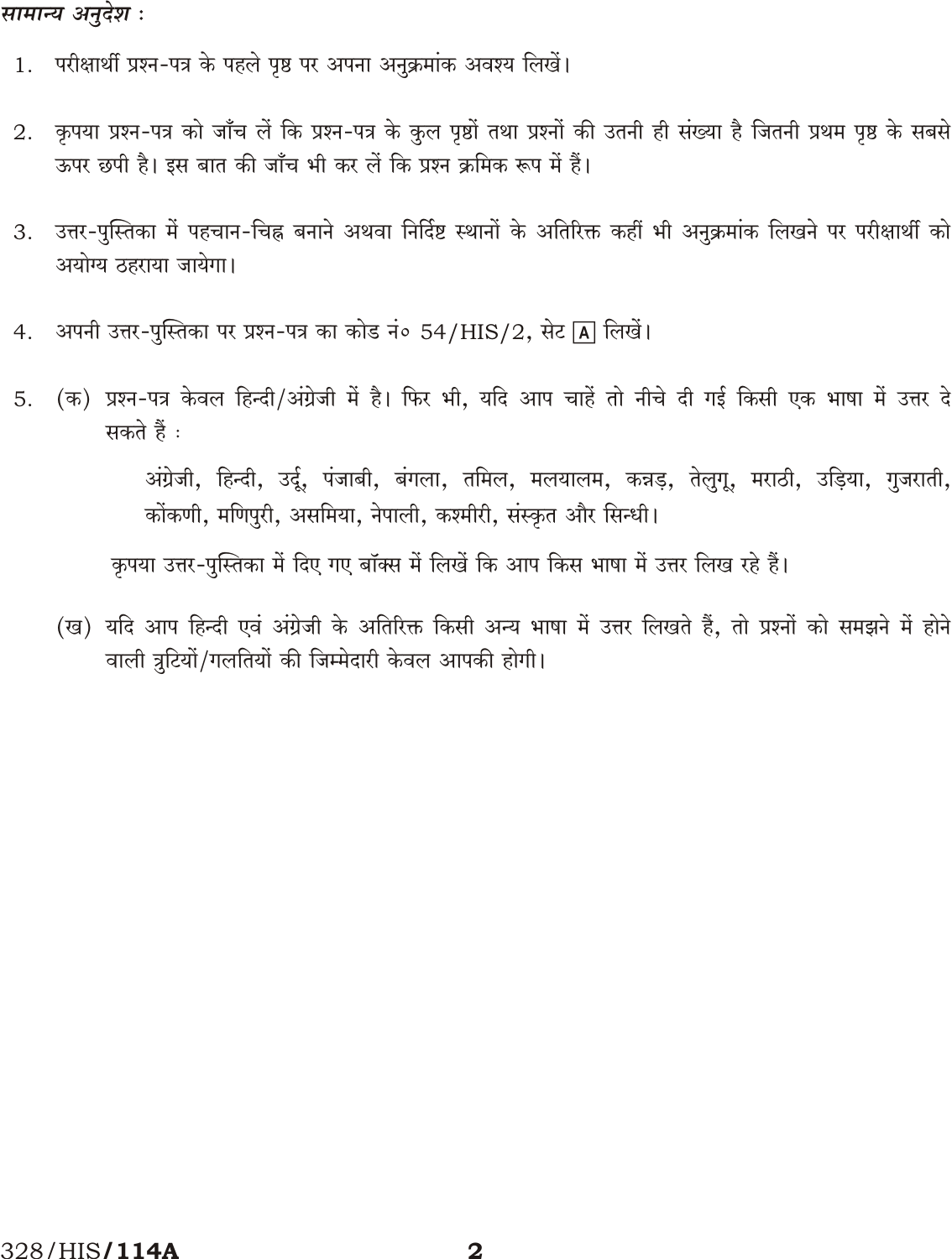# **PSYCHOLOGY** मनोविज्ञान

## $(328)$

Time: 3 Hours ]

[ Maximum Marks: 100

समय : 3 घण्टे ]

[ पूर्णांक : 100

- Note: This Question Paper consists of two Sections, viz., 'A' and 'B'.  $(i)$ 
	- All questions from Section 'A' are to be attempted.  $(ii)$
	- $(iii)$ Section 'B' has two options. Candidates are required to attempt questions from *one option* only.
	- $(iv)$ Marks are indicated against each question.
	- For multiple-choice questions, choose the correct answer from the four  $(v)$ options  $(A)$ ,  $(B)$ ,  $(C)$  or  $(D)$  and write it in your answer-book.
- निर्देश : इस प्रश्न-पत्र में दो खण्ड हैं-खण्ड 'अ' एवं खण्ड 'ब'।  $(i)$ 
	- खण्ड 'अ' के सभी प्रश्नों को हल करना है।  $(ii)$
	- खण्ड 'ब' में दो विकल्प हैं। परीक्षार्थियों को केवल **एक विकल्प** के ही प्रश्नों के उत्तर देने हैं।  $(iii)$
	- प्रत्येक प्रश्न का अंक उसके सामने अंकित है।  $(iv)$
	- बहविकल्पीय प्रश्नों के लिए, चार विकल्पों (A), (B), (C) अथवा (D) में से सही उत्तर का चयन करें  $(v)$ और उसे अपनी उत्तर-पुस्तिका में लिखें।

## **SECTION-A**

#### खण्ड–अ

- 1. Sanjana is a psychologist who uses her present resources to deal with people who have emotional and personal problems like marital discord, occupational, school maladjustment, etc., through modification of behaviour. Identify the field of psychology she is associated with.
	- $(A)$ School psychology
	- $(B)$ Health psychology
	- $(C)$ Counselling psychology
	- $(D)$ Environmental psychology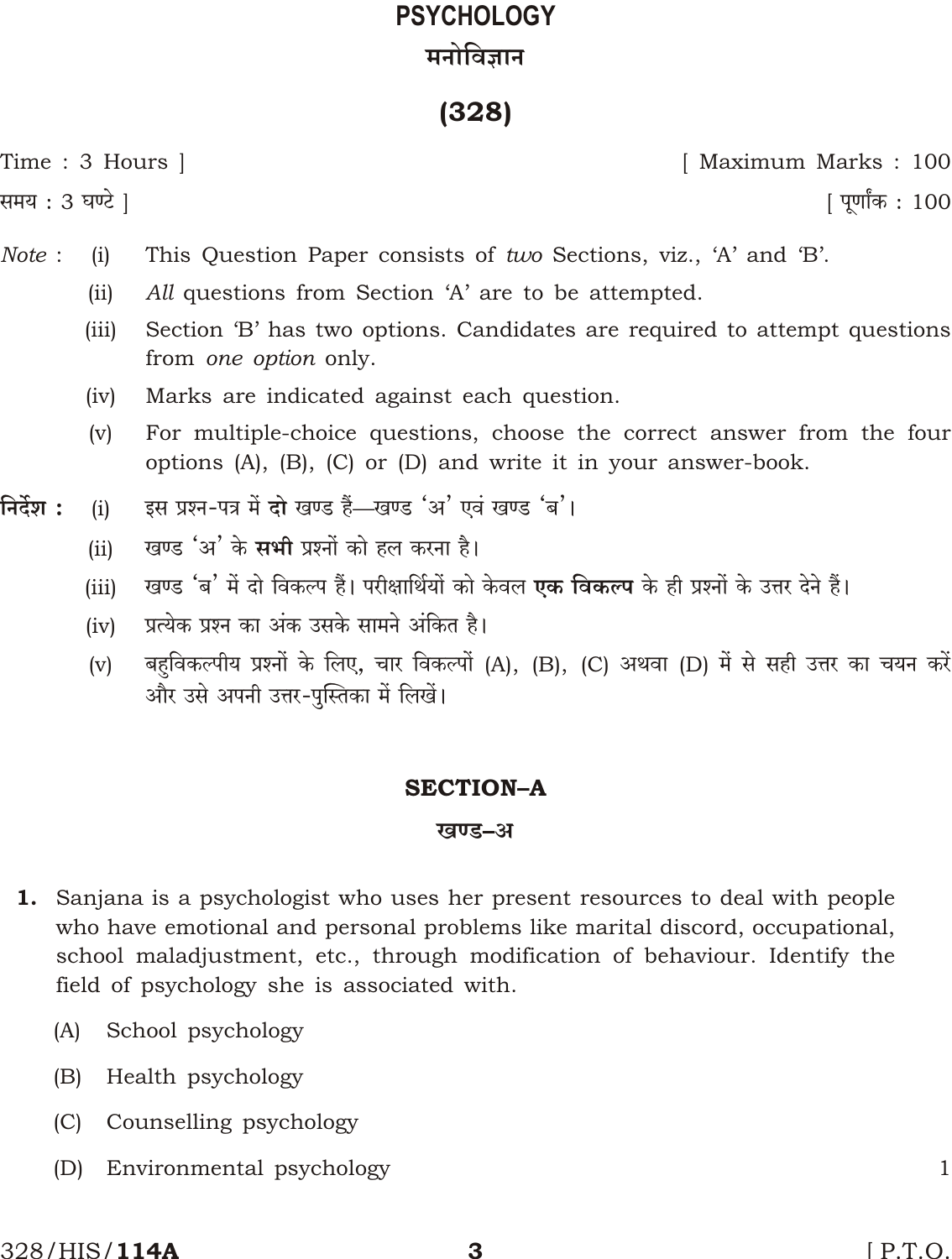संजना एक मनोवैज्ञानिक है, जो अपनी वर्तमान साधनों का उपयोग कर उन लोगों से सम्पर्क कर जिन्हें सांवेगिक और निजी समस्याएँ पीड़ित करती हैं जैसे वैवाहिक कलह, नौकरी में विवाद तथा विद्यालय में कुसमायोजन इत्यादि हो, व्यवहार में परिवर्तन लाकर ठीक करती है। वह मनोविज्ञान के किस क्षेत्र से संबंधित है?

- विद्यालय मनोविज्ञान  $(A)$
- स्वास्थ्य मनोविज्ञान  $(B)$
- (C) परामर्श मनोविज्ञान
- (D) पर्यावरण मनोविज्ञान
- 2. A student has been selected in two of the best colleges in the country. Now she is in a state of conflict as she has to choose one. This is an example of
	- approach-approach conflict  $(A)$
	- $(B)$ approach-avoidance conflict
	- avoidance-avoidance conflict  $(C)$
	- frustration tolerance  $(D)$

एक विद्यार्थी का चयन देश के दो सर्वोत्तम महाविद्यालयों में हो गया है। अब वह एक द्वन्द्व की स्थिति में है क्योंकि उसे एक को चुनना है। यह एक उदाहरण है

 $\mathbf{1}$ 

- दृष्टिकोण-दृष्टिकोण द्वन्द्व का  $(A)$
- दृष्टिकोण-परिवर्जन द्वन्द्व का  $(B)$
- (C) परिवर्जन-परिवर्जन द्रन्द्र का
- (D) कंठा सहनशक्ति का
- Identify the gland that produces insulin and controls blood sugar levels. З.
	- $(A)$ Pancreas
	- $(B)$ Thyroid
	- $(C)$ Adrenal
	- $(D)$ Pituitary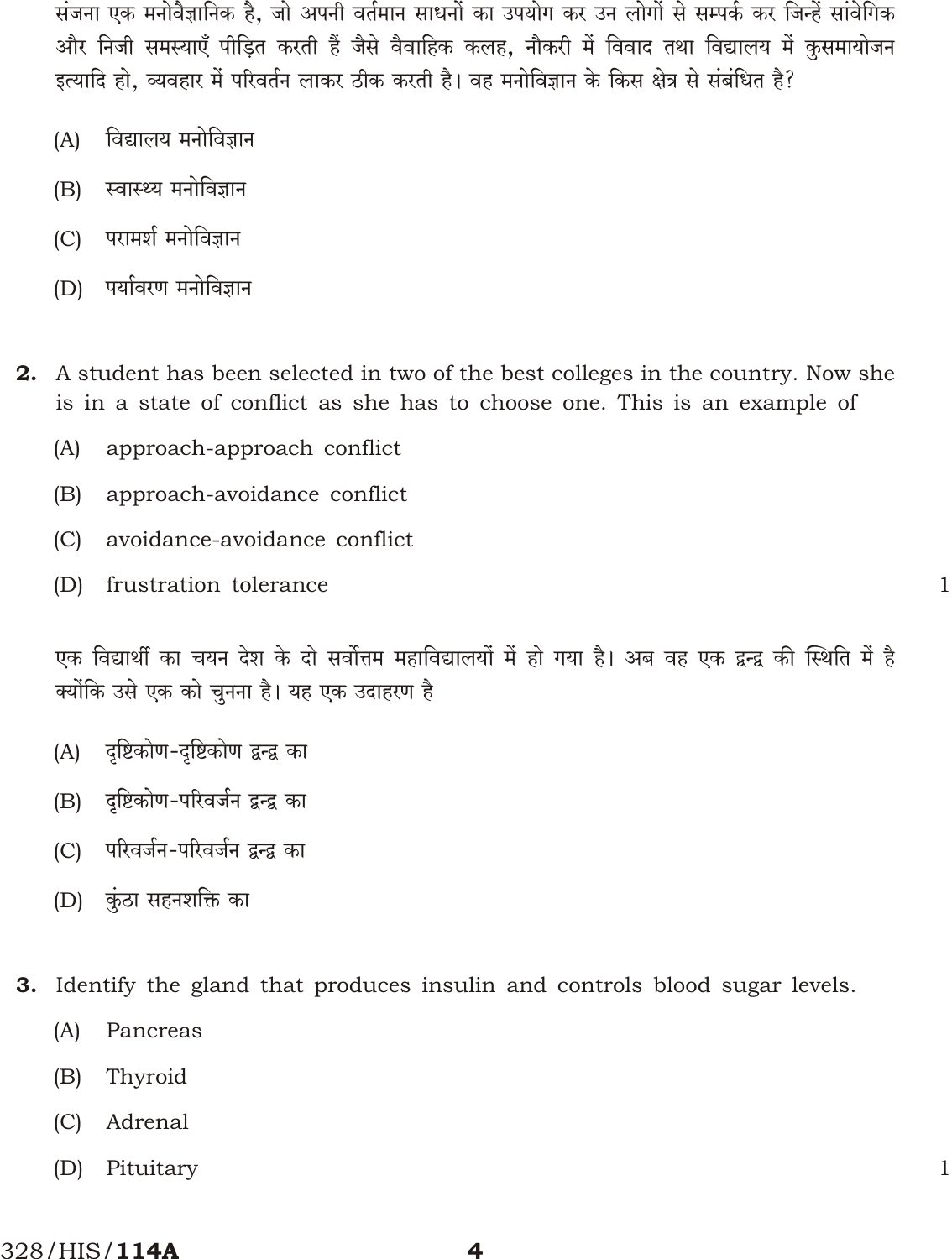उस ग्रन्थि की पहचान कीजिए, जो इन्सुलिन उत्पन्न करती है तथा रक्त शर्करा का नियंत्रण करती है।

- $(A)$ अग्न्याशय
- थायरॉयड  $(B)$
- एड्रीनल  $(C)$
- पीयुष  $(D)$
- 4. Which one of the following is not a principle of development?
	- Development leads to integration  $(A)$
	- Development is reversible  $(B)$
	- Development is predictable  $(C)$
	- $(D)$ Development is continuous

निम्न में से कौन-सा विकास का सिद्धांत नहीं है?

- विकास से समाकलन होता है  $(A)$
- विकास पलटावी होता है  $(B)$
- (C) विकास भविष्यसूचक है
- (D) विकास निरन्तर होता है
- 5. Shyam justifies his actions through socially acceptable behaviour. This is an example of
	- denial  $(A)$
	- rationalization  $(B)$
	- projection  $(C)$
	- displacement  $(D)$

 $\mathbf{1}$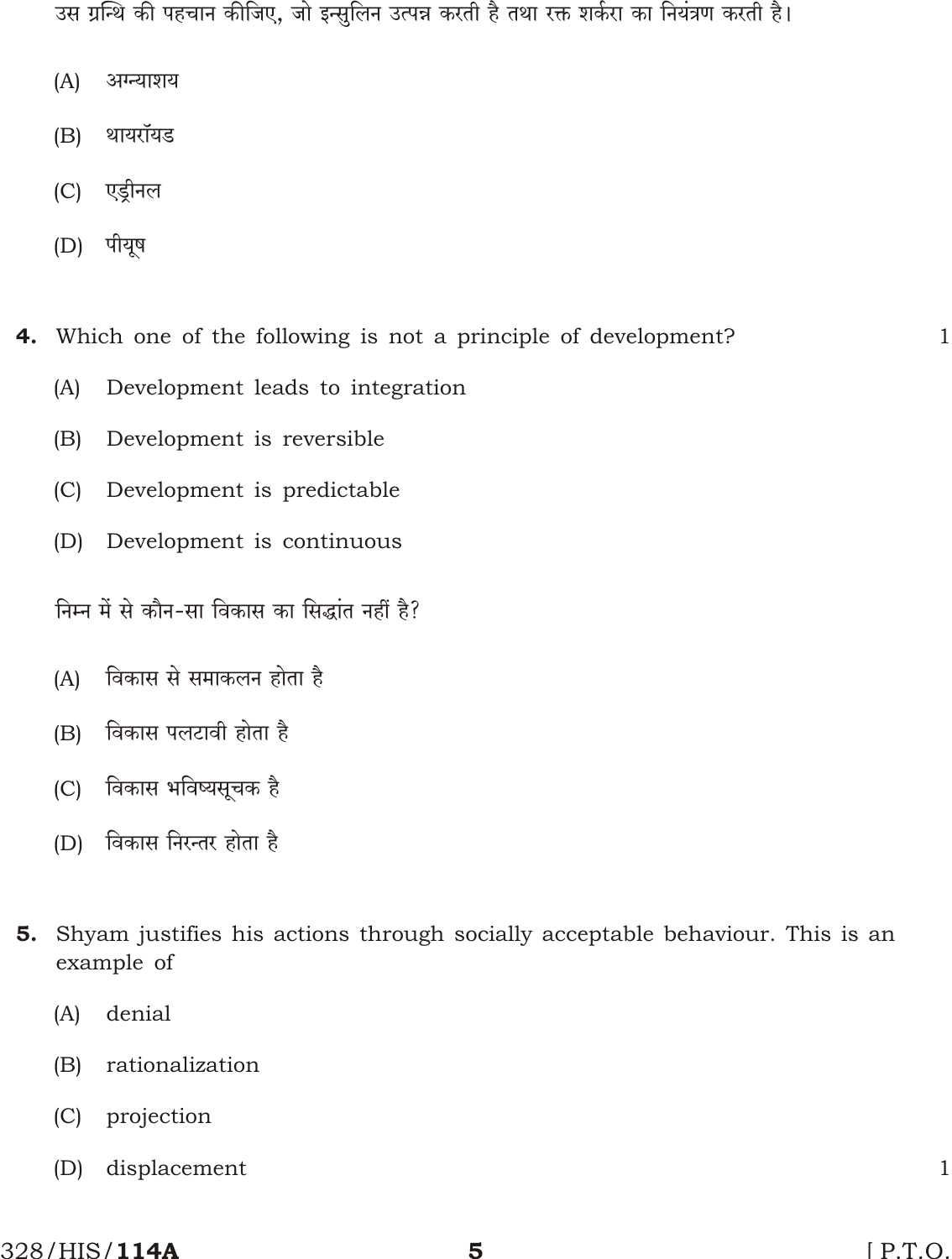श्याम अपने कार्यों को सामाजिक स्वीकार्यता स्पष्टीकरणों के माध्यम से ठहराता है। यह एक उदाहरण है

- प्रतिवाद का  $(A)$
- युक्तिकरण का  $(B)$
- आरोपण का  $(C)$
- (D) विस्थापन का
- 6. Explain the concept of illusion with the help of an example.  $\overline{2}$ एक उदाहरण की सहायता से विभ्रम की अवधारणा की व्याख्या कीजिए।
- 7. Why are secondary needs or sociopsychogenic needs said to be unique to human beings? Explain. द्वितीयक या सामाजिक मनोजन्य आवश्यकताएँ कैसे मनुष्य के लिए अनूठी कही जाती हैं? व्याख्या कीजिए।

 $\overline{2}$ 

 $\overline{2}$ 

- 8. With the help of examples, explain prosocial and antisocial behaviours. उदाहरणों की सहायता से सामाजिक व्यवहार के पक्ष और विरोध की व्याख्या कीजिए।
- 9. Why do groups take greater risks than individuals? Explain.  $\overline{2}$ समह एक व्यक्ति की अपेक्षा अधिक जोखिम क्यों लेता है। व्याख्या कीजिए।
- 10. What are developmental tasks? Explain.  $\overline{2}$ विकासात्मक कार्य क्या होते हैं? व्याख्या कीजिए।
- 11. Differentiate between acculturation and socialization.  $\overline{4}$ समाजीकरण तथा संस्कृति-संक्रमण के मध्य विभेद कीजिए।

328/HIS/**114A** 

6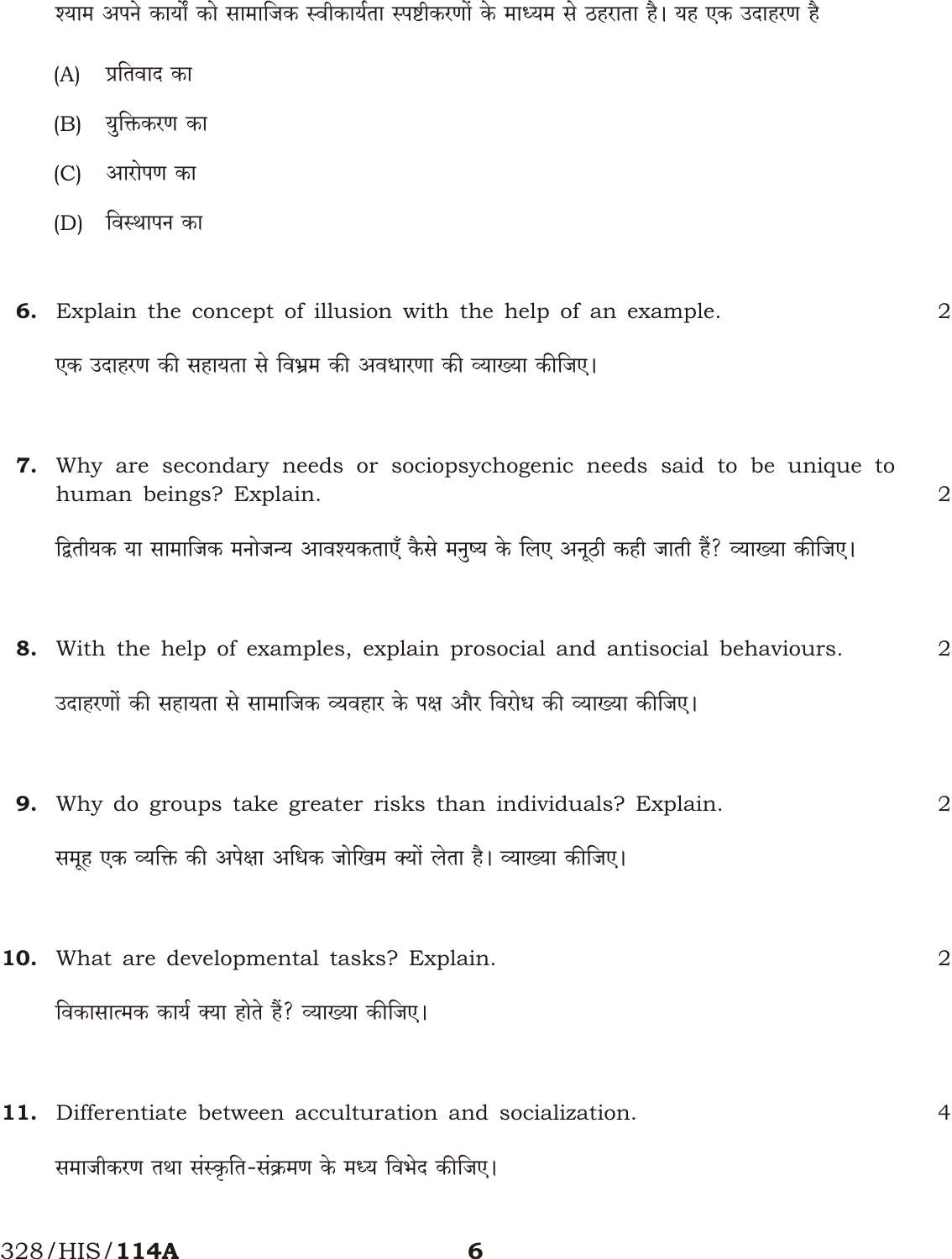|     | 12. What is arousal? What changes take place in the organism in a state of<br>arousal? Discuss.                                        | $\overline{4}$ |
|-----|----------------------------------------------------------------------------------------------------------------------------------------|----------------|
|     | भाव-प्रबोधन क्या है? भाव-प्रबोधन की स्थिति में जीव में क्या-क्या परिवर्तन होते हैं? चर्चा कीजिए।                                       |                |
|     | <b>13.</b> How can the elderly cope with the problems of old age? Suggest any four<br>effective coping strategies.                     | $\overline{4}$ |
|     | बढ़ती उम्र की समस्याओं का वृद्ध किस प्रकार से समायोजन कर सकते हैं? किन्हीं <b>चार</b> प्रभावशाली नीतियों का<br>सुझाव दीजिए।            |                |
|     | 14. How does learning take place through reward and punishment? Discuss.                                                               | 4              |
|     | पुरस्कार तथा दण्ड द्वारा सीखना किस प्रकार होता है? चर्चा कीजिए।                                                                        |                |
|     | <b>15.</b> Delineate the period of adolescence. With the help of examples, discuss some<br>contemporary problems faced by adolescents. | $\overline{4}$ |
|     | किशोरावस्था के काल की रूपरेखा निश्चित कीजिए। उदाहरणों की सहायता से किशोरों के समक्ष आनेवाली<br>कुछ समकालीन समस्याओं पर चर्चा कीजिए।    |                |
|     | <b>16.</b> How does moral development take place? Discuss the main features of each<br>stage.                                          | $\overline{4}$ |
|     | नैतिक विकास किस प्रकार होता है? प्रत्येक स्तर के मुख्य लक्षणों पर चर्चा कीजिए।                                                         |                |
| 17. | With the help of example, explain how assessment is done in psychoanalytic<br>approach.                                                | $\overline{4}$ |
|     | उदाहरण की सहायता से व्याख्या कीजिए कि मनोविश्लेषक दृष्टिकोण में मूल्यांकन कैसे किया जाता है।                                           |                |
|     | 18. What are health promoting behaviours? Discuss any four.                                                                            | 4              |
|     | स्वास्थ्यवर्धक व्यवहार क्या हैं? किन्हीं <b>चार</b> पर चर्चा कीजिए।                                                                    |                |

 $\overline{7}$ 

328/HIS/114A

 $[$  P.T.O.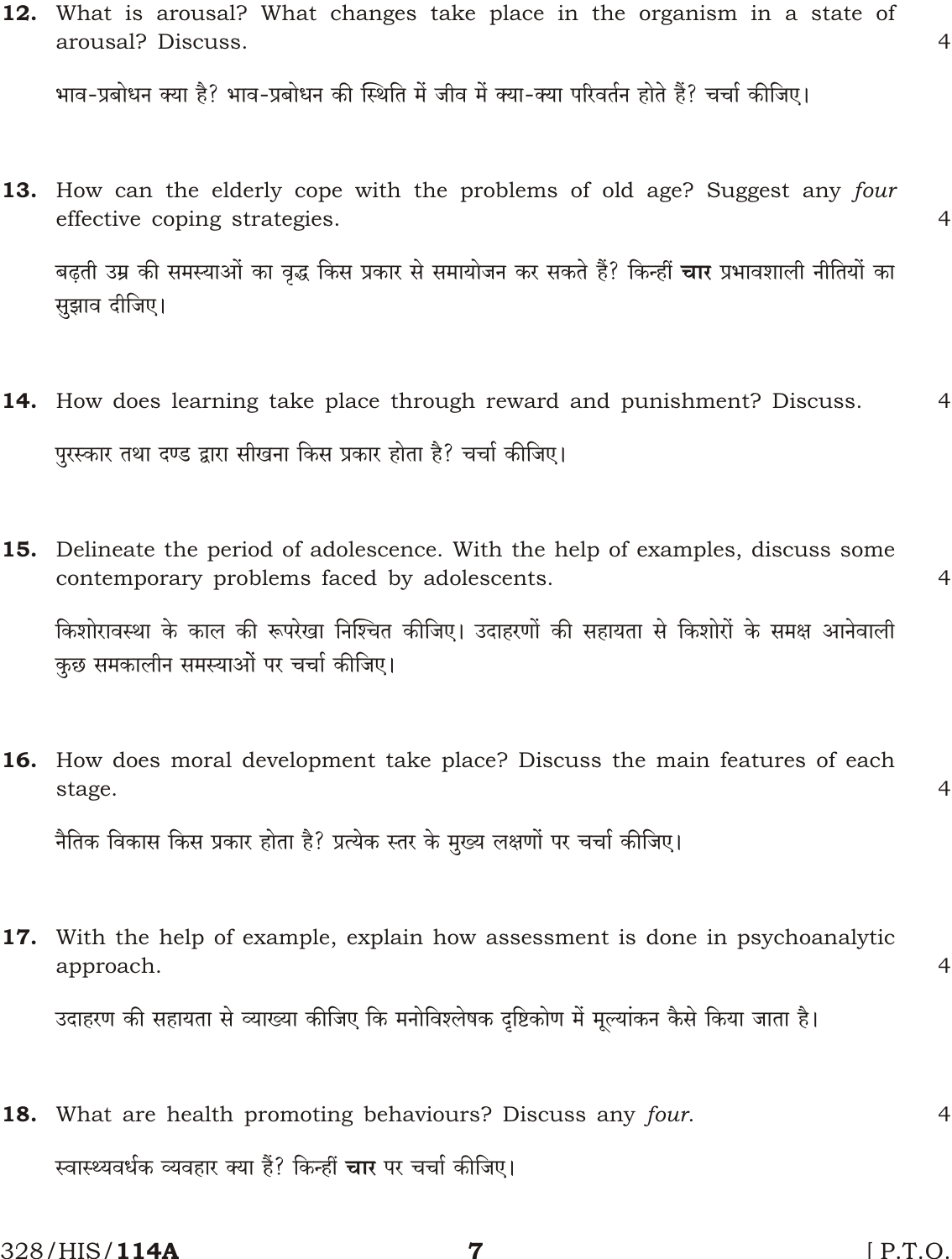19. With the help of example, discuss any two approaches based on behaviour therapy to deal with maladaptive behaviour.

 $\overline{4}$ 

कुसमंजित व्यवहार को ठीक करने के लिए किन्हीं दो व्यवहारपरक प्रतिमानों पर उदाहरण सहित चर्चा कीजिए।

- 20. How do groups function? Discuss.  $\overline{4}$ समूह किस प्रकार कार्य करते हैं? चर्चा कीजिए।
- 21. What are the factors that influence the development of personality? Discuss. 6 व्यक्तित्व के विकास को कौन-से कारक प्रभावित करते हैं? चर्चा कीजिए।
- 22. Discuss the factors involved in forgetting. 6 विस्मृति के कारणों पर चर्चा कीजिए।
- **23.** What are the non-experimental methods that psychologists use in the study of behaviour? Discuss any three. 6 व्यवहार के अध्ययन में मनोवैज्ञानिक किन गैर-प्रायोगिक विधियों को उपयोग में लाते हैं? किन्हीं **तीन** पर चर्चा कीजिए।
- **24.** How is intelligence assessed? Discuss any two intelligence tests. 6 बद्धि का मल्यांकन कैसे होता है? किन्हीं **दो** बुद्धि परीक्षणों पर चर्चा कीजिए।
- 25. With the help of an example, discuss the different stages of group formation. 6 उदाहरण की सहायता से समह-निर्माण की विभिन्न अवस्थाओं पर चर्चा कीजिए।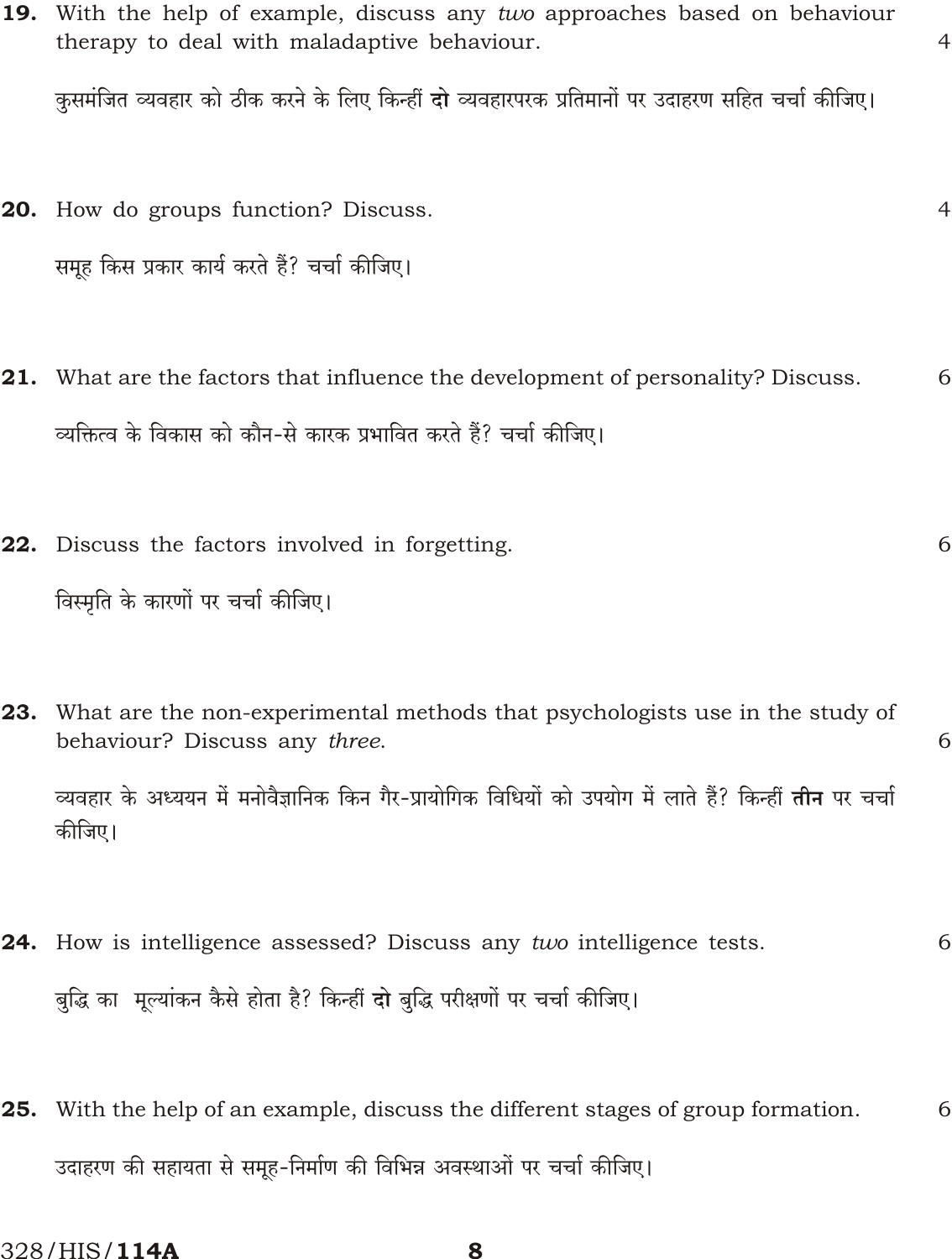#### **SECTION-B**

#### खण्ड-ब

# OPTION-I

### विकल्प–ा

# ( World of Work )

## ( कार्य-जगत्)

- **26.** Identify the institutions that prepare students for occupations like draftsman, junior engineer, medical laboratory technicians, etc.
	- $(A)$ Polytechnics
	- (B) Craft training
	- Commercial institutes  $(C)$
	- (D) Professional institutes

उन संस्थानों की पहचान कीजिए, जो विद्यार्थियों को ड्राफ्ट्समैन, जूनियर इंजीनियर, मेडिकल लेबोरेटरि तक्नीशियन आदि व्यवसायों के लिए तैयार करती हैं।

- पॉलिटेकनिक  $(A)$
- (B) हस्तकला प्रशिक्षण स्कूल
- वाणिज्य-संबंधी संस्थान  $(C)$
- व्यावसायिक संस्थान  $(D)$
- Differentiate between eustress and distress. 27.

प्रतिबल तथा अभिहार के मध्य विभेद कीजिए।

- **28.** Suggest any two jobs that will be suitable for persons with enterprising and social personality. ऐसी किन्हीं **दो** नौकरियों का सुझाव दीजिए, जो सामाजिक तथा उद्यमशील व्यक्तित्व के लिए उपयुक्त हो।
- **29.** With the help of examples, discuss any two cognitive strategies to deal with stress. उदाहरणों की सहायता से किन्हीं **दो** संज्ञानात्मक नीतियों पर चर्चा कीजिए जिनसे दबाव से निपटा जा सके।
- **30.** How is stress related to various health problems like hypertension, angina, etc? 6 उच्च रक्तचाप. हत्शल जैसी विभिन्न प्रकार की स्वास्थ्य-संबंधी समस्याएँ दबाव से कैसे संबंधित हैं?

9

 $\overline{2}$ 

 $\overline{4}$ 

 $\overline{2}$